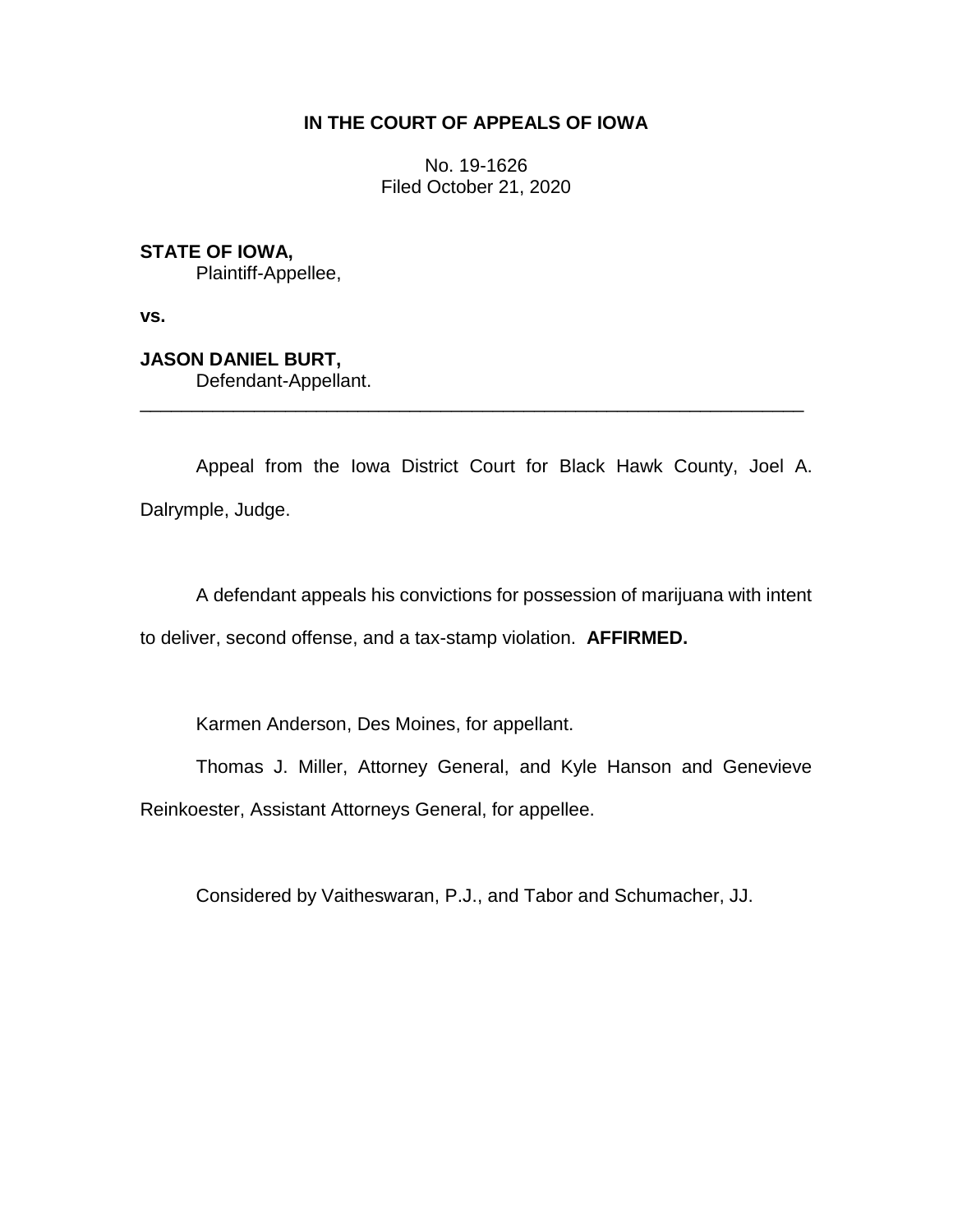**TABOR, Judge.**

 $\overline{a}$ 

Jason Burt appeals his convictions for possession of marijuana with intent to deliver, second offense, and failure to affix a drug-tax stamp. After a traffic stop, Waterloo police searched Burt's car and discovered marijuana. Burt moved to suppress that evidence, alleging the officer lacked probable cause to stop his car. Deciding the officer had sufficient grounds to believe that Burt's malfunctioning taillight violated Iowa Code sections 321.387 and 321.422 (2018), the district court denied the motion. Burt challenges the suppression ruling on appeal. After reviewing the officer's testimony and the video recordings of the encounter, we agree the officer had probable cause for the stop. $1$  Thus we uphold the denial of the suppression motion and affirm Burt's convictions.

Officer Kyle Jurgensen was working an evening shift when he pulled in behind a Chevy Tahoe. The officer noticed the right taillight was cracked, "showing a white light to the rear of the vehicle." The officer stopped the Tahoe and approached the driver's window. He asked the driver, Burt, if he had been in a "fender bender" that damaged the taillight. "No," Burt told the officer, he bought the Tahoe in that condition. The officer checked the casing over the taillight, verifying the crack.

During their exchange, the officer smelled the odor of fresh marijuana coming from inside the Tahoe. As the investigation unfolded, the officer directed

2

<sup>1</sup> We review de novo an alleged violation of constitutional rights. *State v. Brown*, 930 N.W.2d 840, 844 (Iowa 2019). We examine the whole record and reach an independent evaluation based on the totality of circumstances. *Id.* We defer to the district court's fact findings, especially on witness credibility. *State v. Pals*, 805 N.W.2d 767, 771 (Iowa 2011).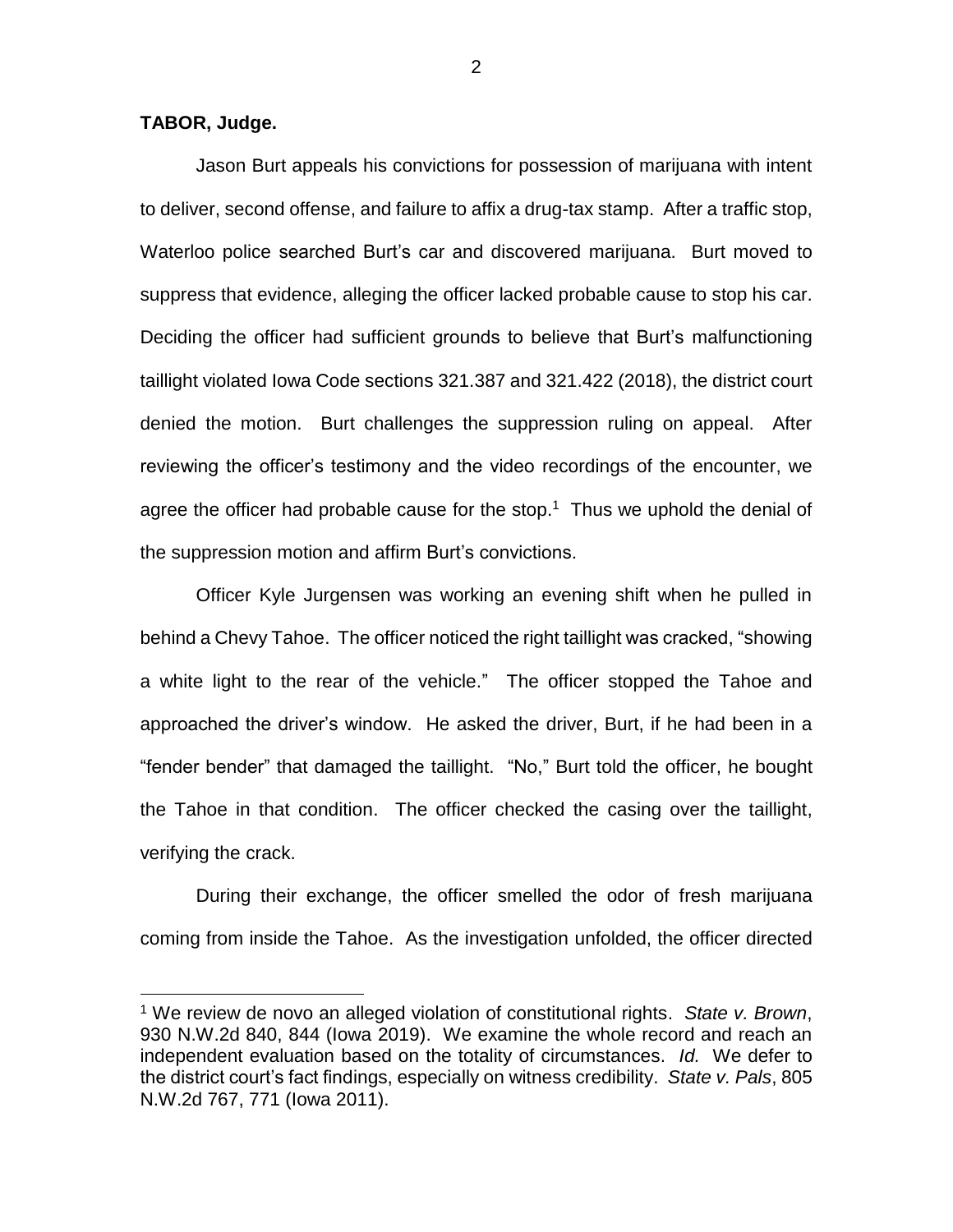Burt to step out of the vehicle. After Burt refused, the officer arrested him for interfering with official acts. During a pat down for weapons, the officer found a knife in Burt's pants pocket and  $$3,821$  in cash stuffed in his sock.<sup>2</sup> The officer also discovered "dabs"—otherwise known as butane hash oil, an extract of marijuana—in the Tahoe. A wider search of the vehicle unearthed two large mason jars and several small containers of marijuana.

The State charged Burt with possession of a controlled substance with intent to deliver as a second offender under Iowa Code section 124.401(1)(d) and a drug tax stamp violation under Iowa Code section 453B.12. Burt moved to suppress the evidence seized during the traffic stop, contending the stop violated the Fourth Amendment of the United States Constitution and article I, section 8 of the Iowa Constitution. He argued the officer did not have probable cause to initiate the stop because the dash-cam video showed the taillight was "in working order." $3$ 

The district court disagreed, finding "the vehicle's right rear taillight did emanate a white color, thus a color other than red" in violation of Iowa Code section 321.422. That provision prohibits drivers from displaying "any color of light other than red on the rear of any vehicle." Iowa Code § 321.422; *see United States v. Poole*, No. CR13-3003-MWB, 2013 WL 1694776, at \*9 (N.D. Iowa Apr. 18, 2013) (finding probable cause under this statute when officer "observed white light being emitted from the broken rear taillight"). The court also found *State v. Hall*, No. 16-

 $\overline{a}$ 

<sup>&</sup>lt;sup>2</sup> According to the minutes of testimony, the officer searched Burt's socks after noticing "a large bulge under his sock just beneath the top of his boot line."

 $3$  In an addendum to the motion, Burt also alleged the stop violated the lowa Constitution because it was pretextual. He does not advance that argument on appeal.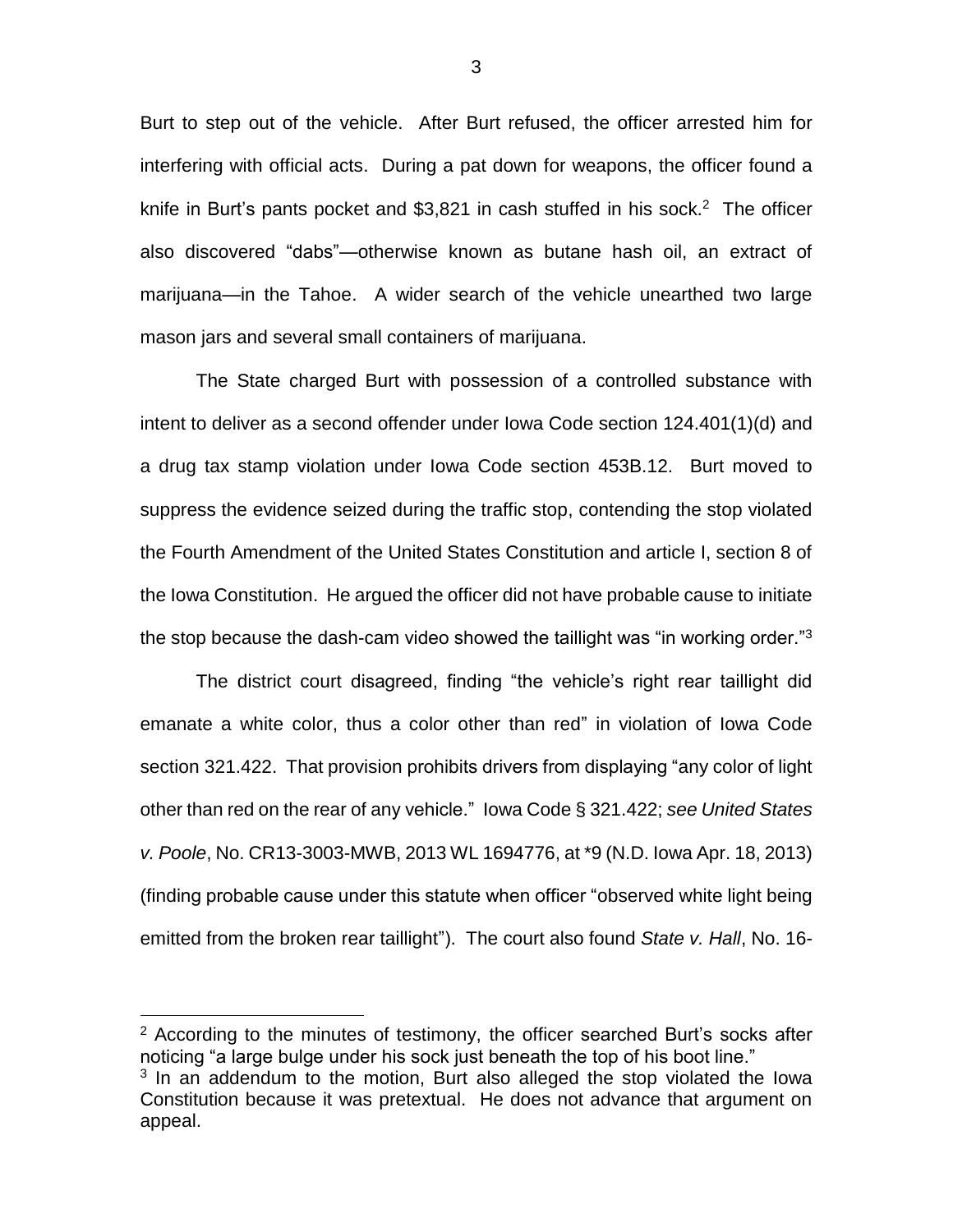0957, 2017 WL 3067371, at \*3 (Iowa Ct. App. July 19, 2017) was "directly on point." In *Hall*, we upheld a traffic stop under Iowa Code section 321.387, which states "[a]ll lamps and lighting equipment originally manufactured on a motor vehicle shall be kept in working condition or shall be replaced with equivalent equipment." 2017 WL 3067371, at \*2-3. Determining the officer had probable cause to believe Burt committed those traffic violations, the court denied the motion to suppress.

Burt now attacks that suppression ruling. He asserts the court improperly shifted the burden by requiring the defense "to prove that every light bulb in the vehicle was functioning properly." But we do not read the ruling as shifting the burden. The court decided the State presented sufficient proof of probable cause through the officer's testimony, as well as the dash-cam and body-cam videos offered as exhibits. And the court accepted Officer Jurgensen's testimony regarding his observations that "although there is a rear taillight lamp actually functioning within the right taillight of the defendant's vehicle, the taillight is significantly dimmer than that of the left. The taillight is clearly not functioning as the manufacture intended. One of the bulbs was either burned out or malfunctioning."

In our de novo review, we reach that same result. Both federal and state constitutional provisions protect people from unreasonable searches and seizures. 4 *See* U.S. Const. amend. IV; Iowa Const. art. I, § 8. Traffic stops are seizures and must be supported by probable cause or reasonable suspicion. *State* 

 $\overline{a}$ 

4

<sup>4</sup> Because Burt does not advance a distinct analytical framework under the Iowa Constitution, we opt to apply the federal framework and consider his state and federal claims concurrently. *See State v. Fogg*, 936 N.W.2d 664, 667 (Iowa 2019).